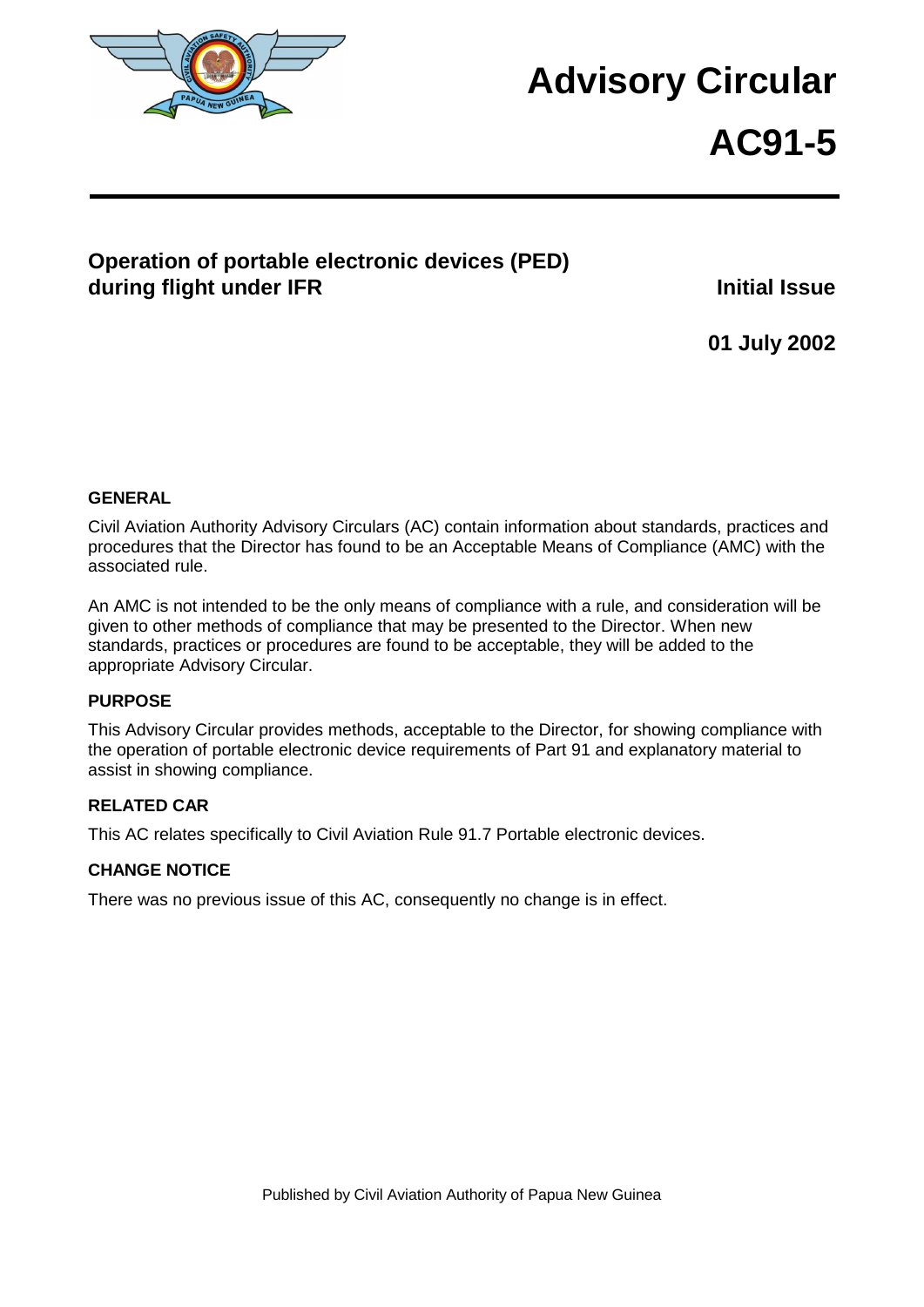## **INTRODUCTION**

**1.** The problems associated with the use of portable electronic devices by passengers has been a growing concern for the airline industry for a number of years. Portable electronic devices (PED) are not designed to the same stringent standards as aircraft avionics systems. As a result, a number of devices transmit electronic signals, either intentionally or unintentionally. These transmitted signals can affect aircraft navigation, communication and flight control systems. Incidents reported overseas have included minor deviations in navigation instruments, difficulties in communication, disconnection of auto-pilot and autothrottle systems, through to un-commanded inputs to the auto-pilot resulting in a sometimes rapid, unintentional climb and/or turn of the aircraft.

**2.** There is evidence to show that certain types of devices generate Electro-Magnetic Interference (EMI). Devices most likely to cause interference are intentional transmitters like cellular telephones and CB radios. These devices often transmit on a frequency that is similar to aircraft communication systems. There are other digital devices that are unintentional transmitters. These devices will radiate signals due to the use of a high-frequency clock oscillator; such devices include laptop computers, hand-held electronic games, video cameras and tape recorders. Other items like compact disc and CD-ROM devices generate interference due to the voltage pulses that result as the laser sensors read information from the disc. Due to the way the laser sensor operates, the pulses are of an extremely short duration with the resultant effect that the switched power is of a short duration and can be in the order of watt or so for a brief instant. This is sufficient energy to affect aircraft systems.

**3.** The exact way that portable electronic devices and the resulting EMI is able to affect aircraft systems has not been determined. There is sufficient evidence to confirm that they do, and this has resulted in extensive investigation to determine a solution. RTCA Special Committee 177 (a committee established in the United States to investigate the use of portable electronic devices on-board aircraft) has carried out research since the 1960s on the interference created by portable electronic devices. To date, the committee has not been able to conclusively determine the way that portable electronic devices affect aircraft systems. Two possible methods are the coupling of the PED-EMI through either the aircraft wiring (which is routed under the floor and through the roof and sides of the aircraft cabin), or out through the cabin windows and received by the aircraft antennas. Until a quantified explanation for the interference is provided, the development of a solution is difficult. It is also highly probable that such a solution will only be able to be embodied on new-build aircraft.

**4.** The Authority is required to provide the public with protection from the hazards associated with the use of portable electronic devices on-board aircraft. Until a technical solution is achieved, this is being achieved through the use of regulatory restrictions. Hopefully, the regulations can be replaced by tighter aircraft and equipment technical standards in the future, allowing the use of portable electronic devices through all phases of flight. The current Civil Aviation Rules prohibit the use of portable electronic devices during the most critical phases of flight under IFR and the pilot-in-command may prohibit their use at other times.

**5.** The Authority has placed passenger and aircraft safety ahead of the need to use items like laptops, CD players and electronic games by introducing rules to cover what is a potentially a hazardous situation. As more information is made available on the cause and solutions to interference by portable electronic devices the rules will be amended as required.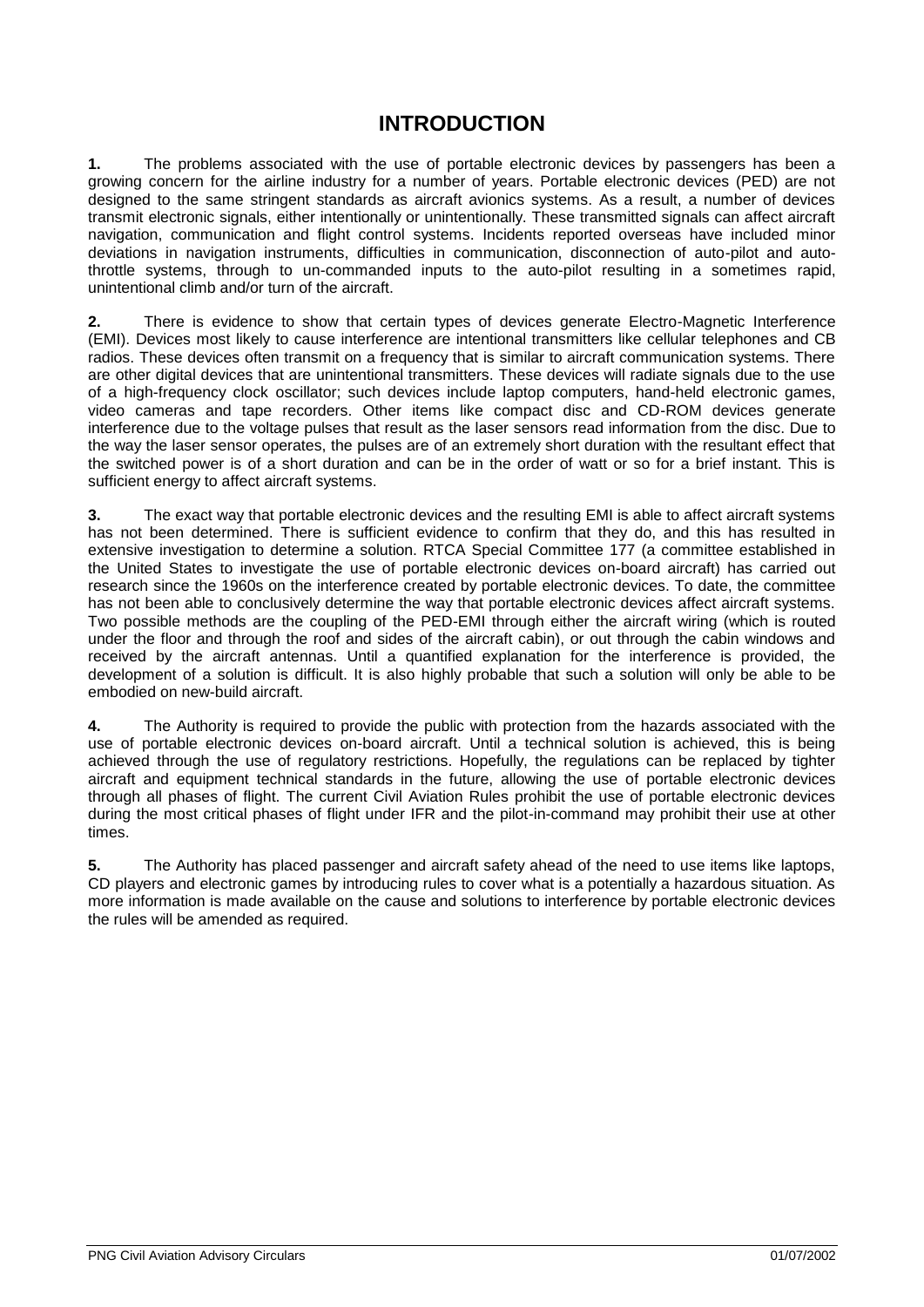## **Table of Contents**

| $\mathbf{1}$ . |                                                                                                 |  |
|----------------|-------------------------------------------------------------------------------------------------|--|
| 2.             |                                                                                                 |  |
| 3.             |                                                                                                 |  |
| $\mathbf{4}$ . | Recommended procedure for determining the suitability of PEDs for use on aircraft  3            |  |
|                | APPENDIX A - EMI test procedure for PEDs to be used on aircraft (RTCA Document No. RTCA/DO-233, |  |
|                | APPENDIX B - Emission of Radio Frequency Energy : Maximum Levels (Extract from RTCA DO-160C,    |  |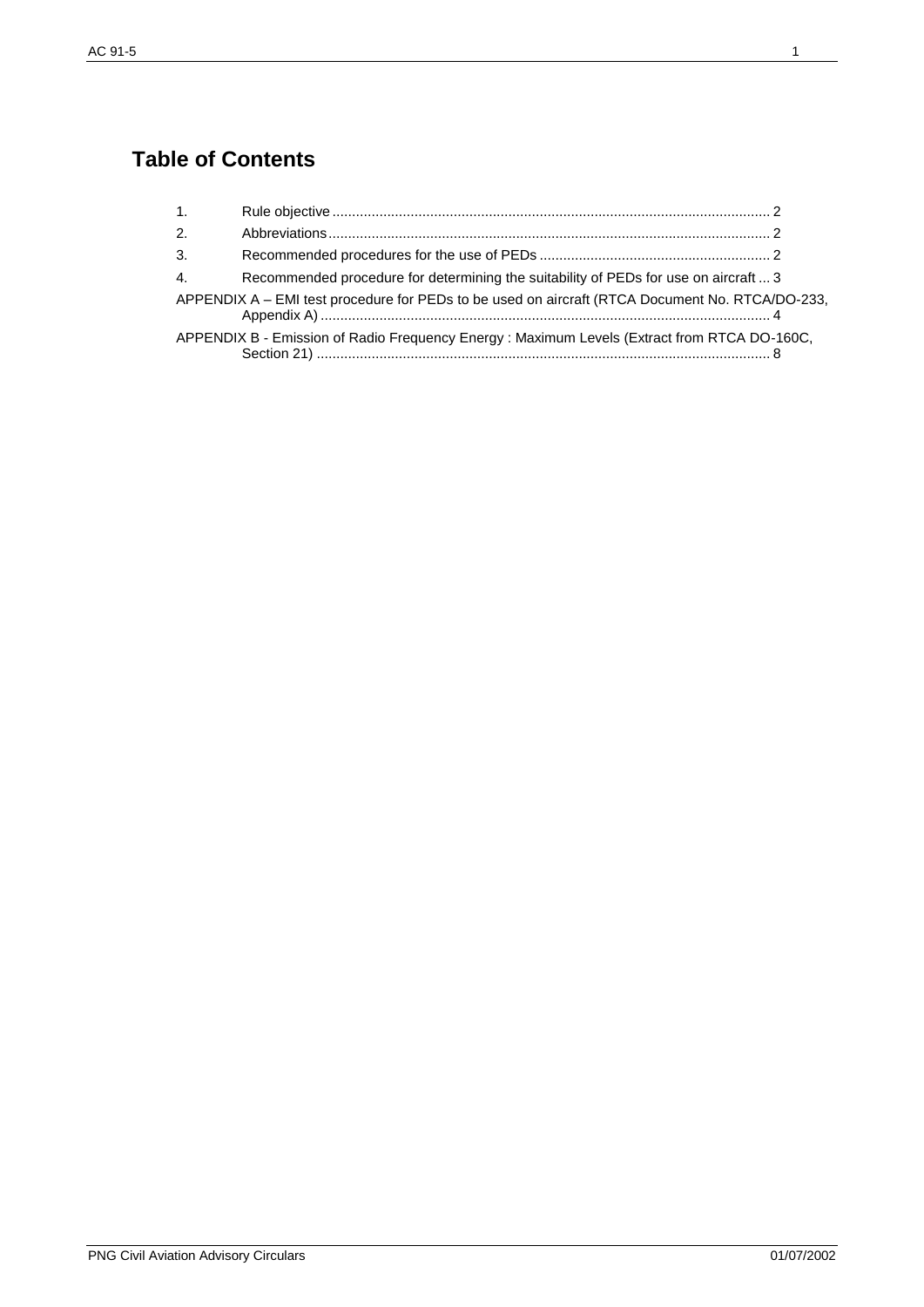## **1. Rule objective**

**1.1** Civil Aviation Authorities of many States have received a number of reports on incidents resulting from interference on aircraft systems by PEDs. These reports indicate that PEDs may affect communication, navigation, auto-pilot, auto-throttle and air-conditioning systems. Some of the effects have resulted in large, and sometimes rapid, deviations of the aircraft from the intended flight path and there is no doubt that the indiscriminate use of PEDs could affect the safety of air navigation.

**1.2** The objective of the 91.7 requirements is to limit any possible interference to portions of IFR flight when systems are operating which will alert the flight crew to a possible PED-induced deviation which may result in the aircraft deviating from the intended flight path.

**1.3** The rule–

- (1) restricts the use of PEDs during an instrument approach or departure or during any other critical phase of flight; and
- (2) lists PEDs that may be used at any time; and
- (3) allows the use of other PEDs when the operator of the aircraft has determined that an individual PED will not interfere with the navigation or communication aircraft systems; and
- (4) prohibits the use of any PED that has the capability of intentional transmitting electromagnetic energy—

during flights under IFR

### **2. Abbreviations**

**EMI** is electromagnetic interference:

**PED** is a portable electronic device:

**RTCA** is the Radio Technical Committee for Aeronautics:

## **3. Recommended procedures for the use of PEDs**

If you allow the use of PEDs onboard your aircraft, you must establish procedures to control and limit their use during flight under IFR. The procedures should establish at least the following–

- (1) the method(s) to inform passengers, as required under  $91.211(a)(7)$  of–
	- (i) the restriction on the operation of any PED during an instrument approach or departure procedure; and
	- (ii) permissible times, conditions, and limitations when specific PEDs may be used; and
- (2) the procedures for inter-operation between flight crew, and for the co-ordination between the flight crew and flight attendants for monitoring of possible PED interference; and
- (3) the procedures to terminate the operation of a PED suspected of causing interference with an aircraft system; and
- (4) the procedure(s) for reporting instances of suspected and confirmed interference by a PED as required under Part 12; and
- (5) the procedures for determining the suitability of PEDs to be operated on-board the aircraft in accordance with 91.7(d) (refer Section 3).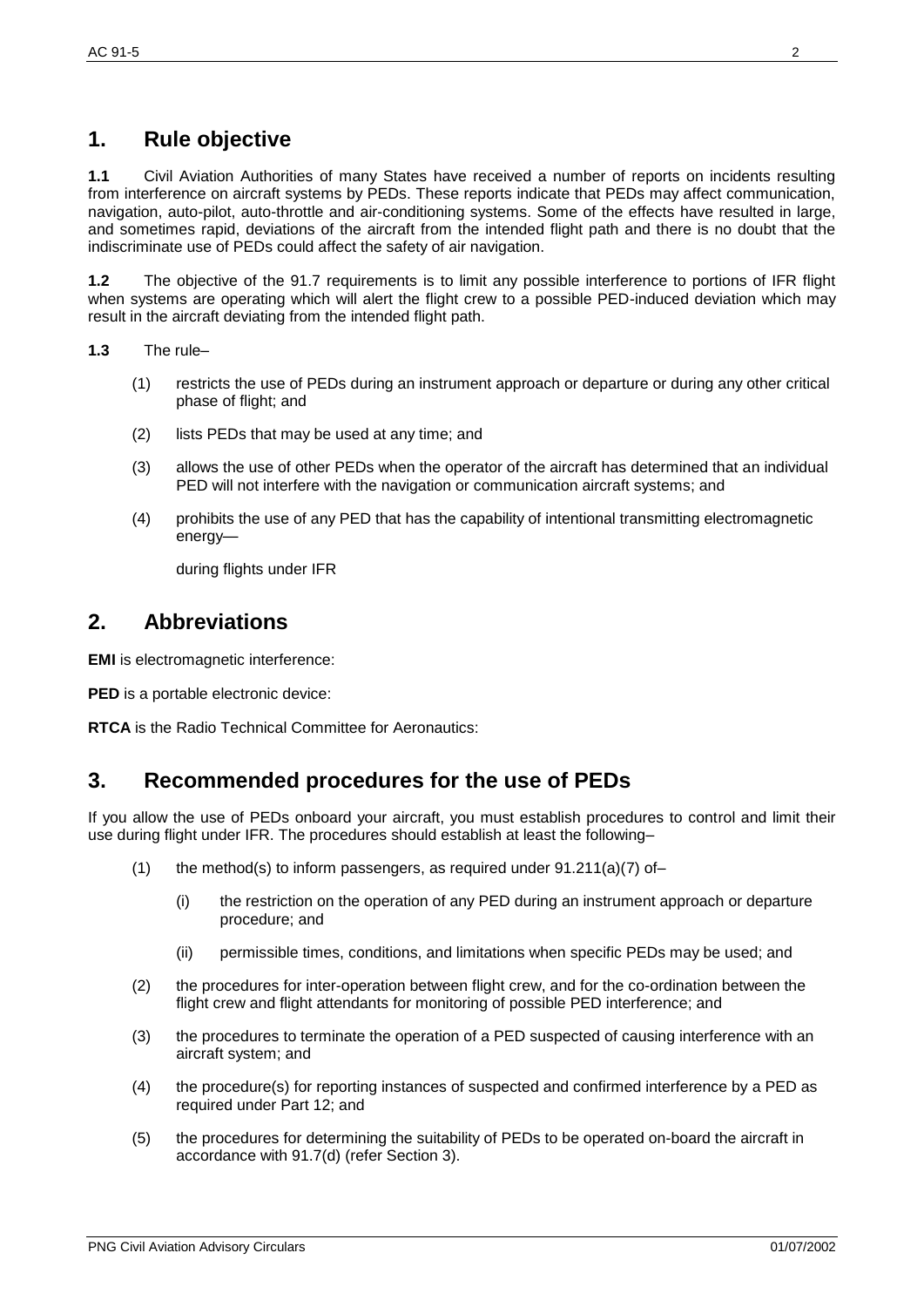## **4. Recommended procedure for determining the suitability of PEDs for use on aircraft**

**4.1** RTCA Document No. RTCA/DO-233, Appendix A, details an acceptable EMI test procedure for PEDs used on-board aircraft. The procedure is reproduced at Appendix A to this Advisory Circular.

**4.2** PED emissions must be within the limits specified in RTCA Document No RTC/DO-160C, Section 21, Emission of Radio Frequency Energy. The relevant extracts from Section 21 have been reproduced at Appendix B. The three categories identified in Figures 21-6 and 21-7 are:

- (1) Category Z Equipment intended primarily for operation in systems where interference-free operation is required.
- (2) Category A Equipment intended primarily for operation in systems where interference-free operation is desirable.
- (3) Category B Equipment intended primarily for operation in systems where interference should be controlled to a tolerable level.

**4.3** You should ensure that PEDs used on your aircraft have been found acceptable in accordance with Appendix A, or equivalent, procedure and meet the specifications of Appendix B. The test may be carried out by an organisation acceptable to you. Each PED should be approved by part or model number and serial number.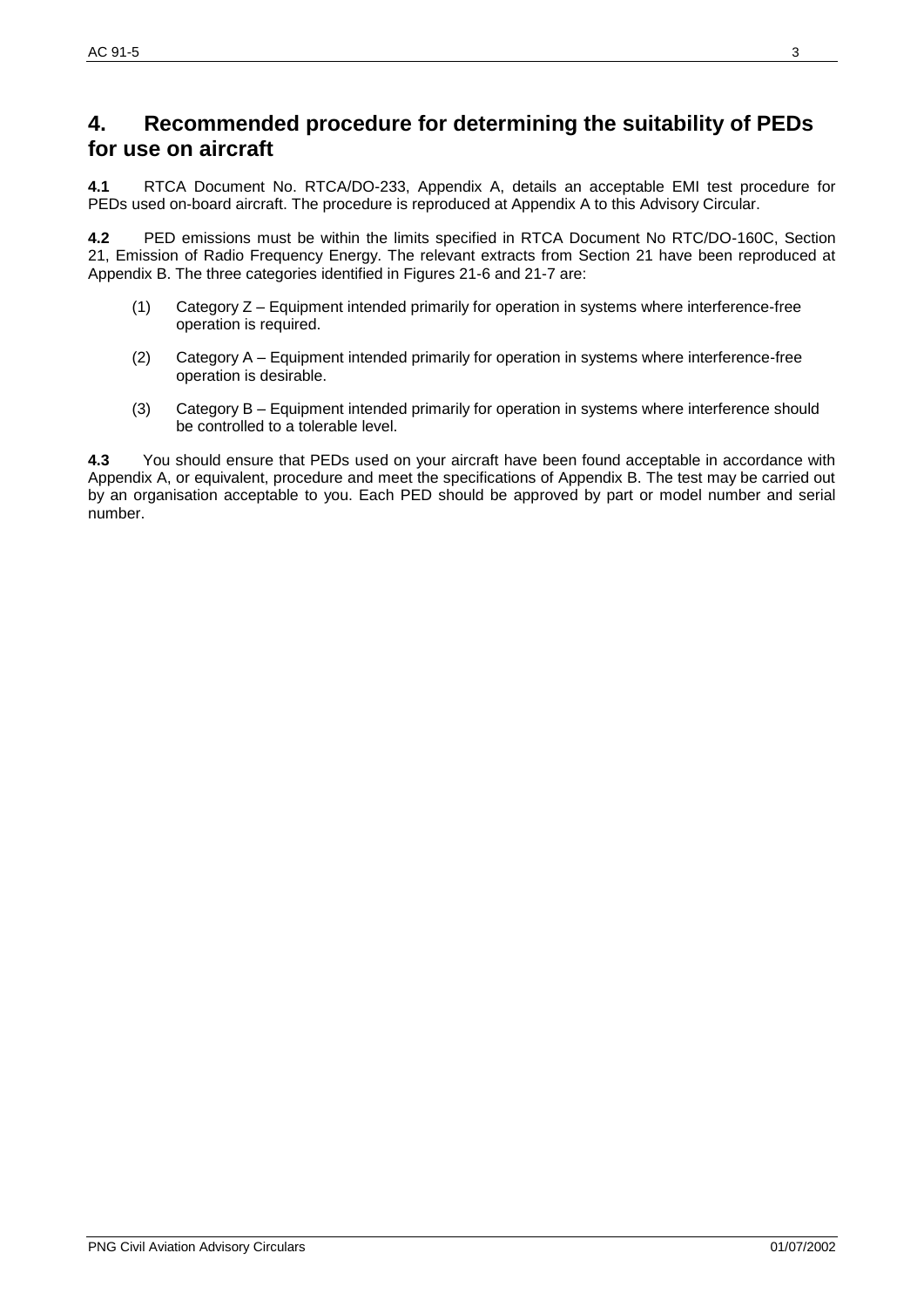## **APPENDIX A – EMI test procedure for PEDs to be used on aircraft (RTCA Document No. RTCA/DO-233, Appendix A)**

#### *1.0 Purpose*

The purpose of this specification is to measure the electromagnetic energy being radiated by a portable electronic device (PED).

#### *1.1 Test Rationale*

This test method differs slightly from that specified in Section 21.4 of DO-160C due to the nature and size of portable electronic devices (PEDs) and because they are not designed for permanent installation on aircraft. For these reasons, the table-top ground plane specified in Section 21 of DO-160C has been replaced with a non-conducting table. In addition, the height of the table has been reduced to 80 cm because the height is more representative of the height at which PEDs are used on aircraft (lap or seat-back table) and also because this height already is called up in IEC, CISPR and FCC test-set configurations for informationtechnology equipment and digital devices.

Since PEDs are self-powered devices, methods for conducted-emissions testing have not been included in this document. However, it is anticipated that data-communications services will be available in the near future and, consequently, such lines and applicable simulators/terminators are to be included in the radiatedtest set-up.

#### **1.2 Requirements**

#### *1.2.1 General*

General requirements related to test methods, test facilities, and equipment are as stated below. Any exceptions or deviations from these general test requirements shall be documented in the test report.

#### *1.2.2 Measurement Tolerances*

Unless otherwise stated for a particular measurement, the tolerances shall be as follows:

- A. Distance  $\pm 5\%$
- B. Frequency  $\pm 2\%$
- C. Amplitude, Measurement Receiver:  $\pm 2$  dB
- D. Amplitude, Measurement System (includes measurement receivers, transducers, cables, etc):  $± 3$  dB

#### *1.3 Bandwidth And Scan Time*

All testing will be performed using the bandwidth and scan times listed below.

#### *1.3.1 Measuring-Equipment Bandwidths*

Measuring-equipment bandwidths must be chosen so that ambient levels are 6dB below emission limits. (These limits to be chosen based on the findings of the RTCA SC-177 In-Aircraft Test Group.)

Table 1-1 is a list of suggested bandwidths.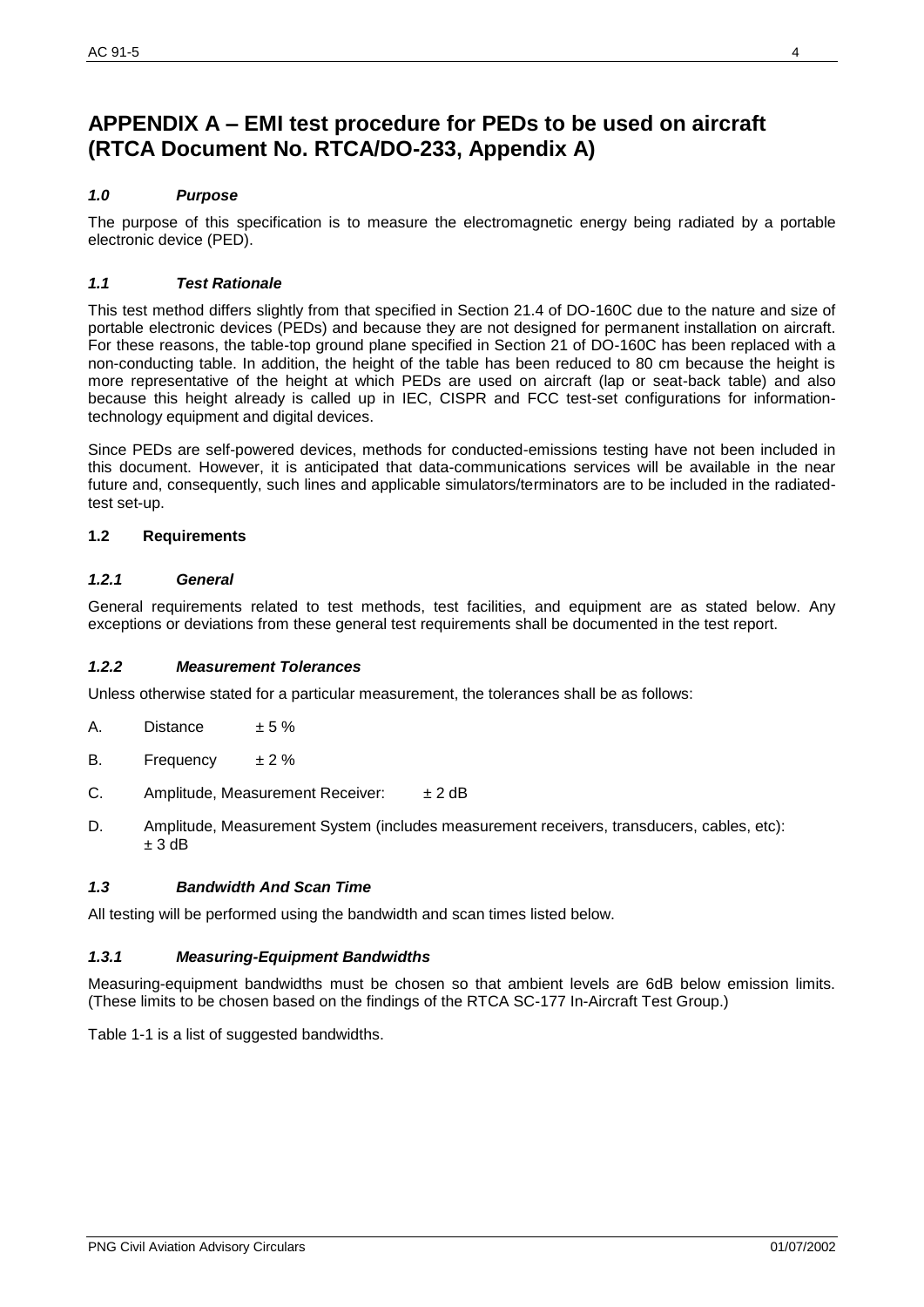| <b>Frequency Range</b> | 6 dB Bandwidth | Dwell Time  | Minimum Measurement<br>Time |
|------------------------|----------------|-------------|-----------------------------|
| 10 kHz - 250 kHz       | 1 kHz          | $0.015$ sec | $0.015$ sec/kHz             |
| 250 kHz - 30 MHz       | $10$ kHz       | $0.015$ sec | 1.50 sec/MHz                |
| 30 MHz - 1 GHz         | $100$ kHz      | $0.015$ sec | $0.15$ sec/MHz              |
| Above 1 GHz            | 1 MHz          | $0.015$ sec | $15.00$ sec/GHz             |

#### **Table 1-1. Bandwidth And Measurement Time**

#### *1.4 Emission Identification*

All emissions, regardless of characteristics, shall be measured with the measurement receiver bandwidths specified above in Table 1-1. A peak detector shall be used and only narrow band emissions need to be recorded.

#### *1.5 Frequency Scanning*

For emission measurements, the entire frequency range for each applicable test shall be scanned. Minimum measurement time for analog-measurement receivers during emission testing shall be as specified in Table 1-1. Synthesised-measurement receivers shall step in one-half bandwidth increments or less and the measurement dwell-time shall be as specified in Table 1-1.

#### *1.6 Emission-Data Presentation*

Amplitude versus frequency profiles of emission data shall be automatically and continuously plotted. The applicable limit shall be displayed on the plot. Manually gathered data is acceptable. The plotted data for emission measurement shall provide a minimum frequency resolution of 1.0% or twice the measurementreceiver bandwidth, whichever is less stringent, and minimum-amplitude resolution of 1.0 dB. The above resolution requirements shall be maintained in the reported results of the test report.

#### *1.7 PED Operating Conditions*

The PED shall be operated in the mode most representative of its uses as a carry-on item aboard aircraft. This mode shall be documented. This does not necessarily imply that all external ports must be active or connected, since PEDs often are designed to interface with a variety of peripheral devices that are not designed for use on aircraft. However, the PED shall not be operated in a standby mode.

The PED shall be powered by its own internal source to simulate actual user operation. AC power adapters shall not be included in the test set up since there are no connections which can be made to the aircraft at this time.

Typical PED accessories (for example, headphones, mouse, supplementary battery packs) shall be connected during testing. The cables of such accessories shall be positioned so that they are on a line parallel with the face of the PED and 1.0 meter from the test antenna.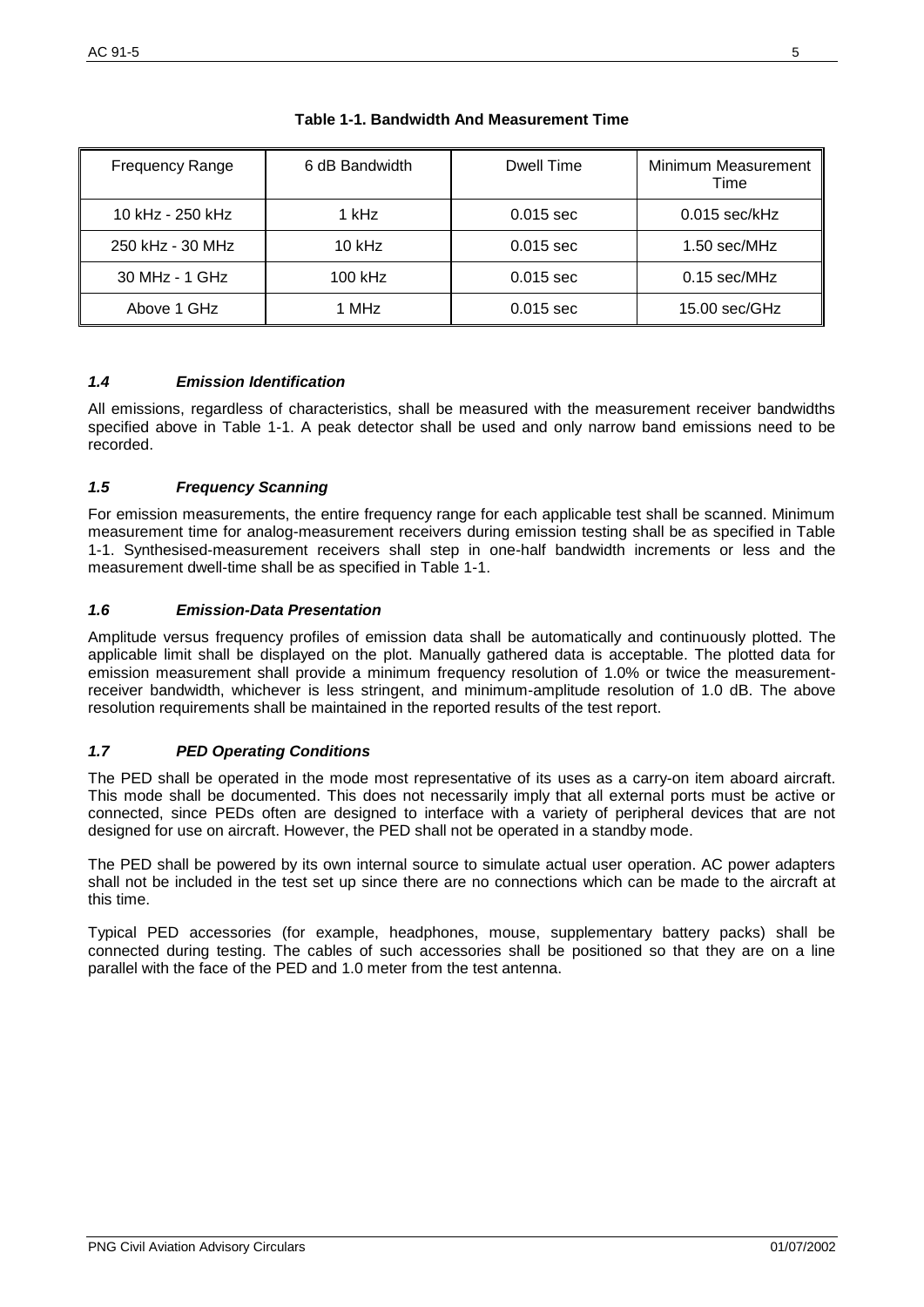

**Figure A-1**

#### *1.8 Purpose Of Test*

The purpose of this test is to measure the electric-field energy being generated by a PED.

#### *1.9 Test Configuration*

The equipment will be set up as shown in Figure A-1. Equipment shall be set up on a non-conducting table and operated in accordance with the normal operating procedure that is called out in the unit's user manual. The PED shall be oriented to produce the worst-case emissions. Any connections to the aircraft shall be simulated. The EMI receiver/analyser shall be tuned over the frequency range from 10 kHz to 6 GHz with the bandwidths as contained in paragraph 1.5 of this document.

> *A shielded enclosure most likely will be required to meet ambient test requirements across the test-frequency range. However, an open-field test site or other site with reference ground plane is not excluded.*

If a shielded enclosure is used, the PED, as well as all measurements antennas, must be positioned at least 1.0 m from any wall. (This does not include the spacing from the reference ground plane.)

The antenna shall be positioned such that its phase centre is 1.0m in front of the face of the PED under test. The axis of a directional antenna shall be at the same height as the centre of the PED under test.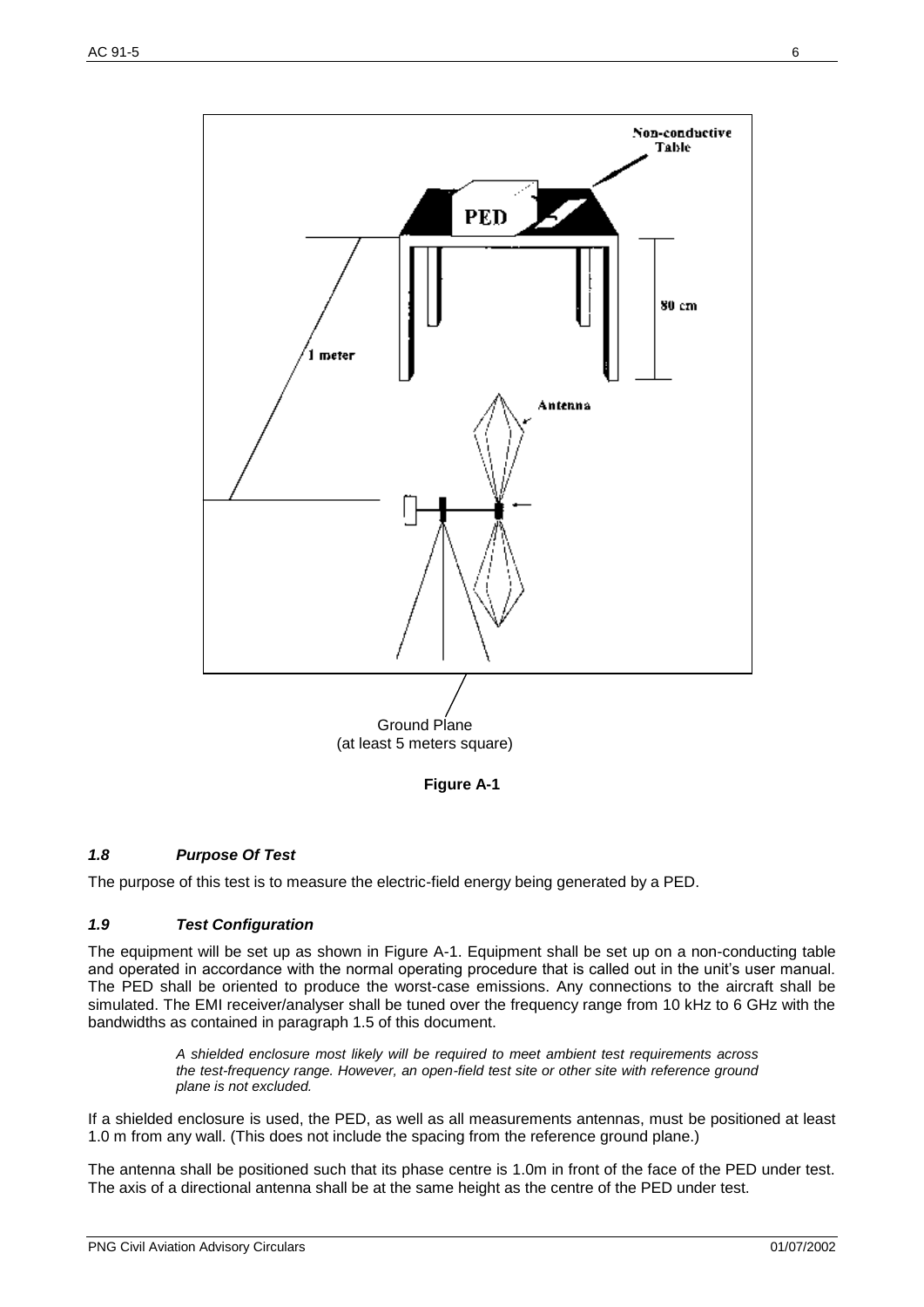#### *1.10 Test Method*

Narrowband radiated emissions only shall be measured across the frequency range from 10 kHz to 6 GHz, as described above.

All measurements shall be made using a peak detector.

From 10 kHz to 30 MHz a non-directional vertical rod antenna should be used. The rod antenna is positioned such that its centre corresponds to the height of the centre of the PED.

From 30 MHz to 6 GHz, directional antennas are used. Measurements shall be made using both horizontal and vertical polarisations and the higher of the two values shall be recorded.

If sweep-frequency measuring equipment is used, care must be taken to ensure that the sweep rate is slow enough to record the highest value of PED emissions at each frequency being measured.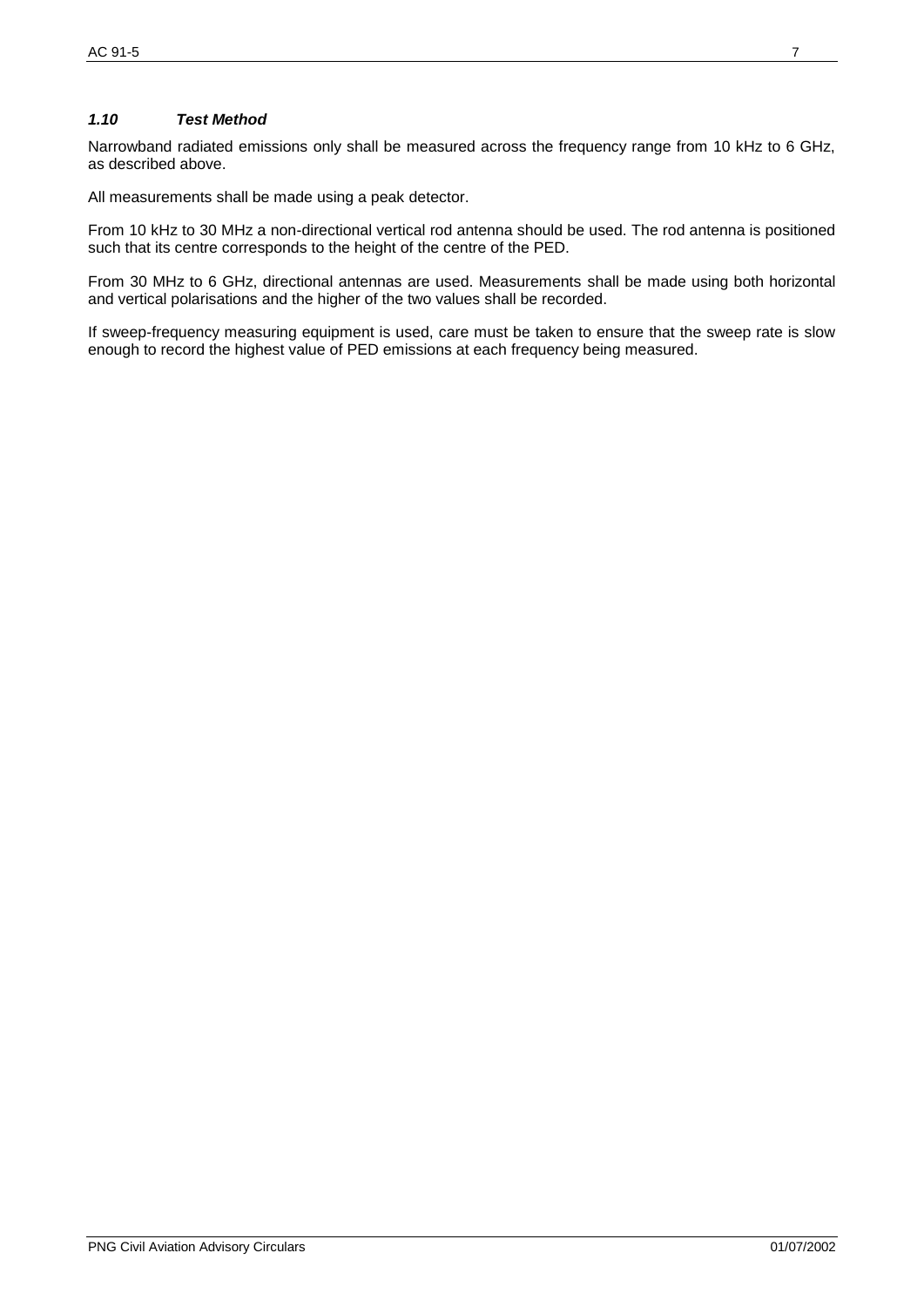## **APPENDIX B - Emission of Radio Frequency Energy : Maximum Levels (Extract from RTCA DO-160C, Section 21)**